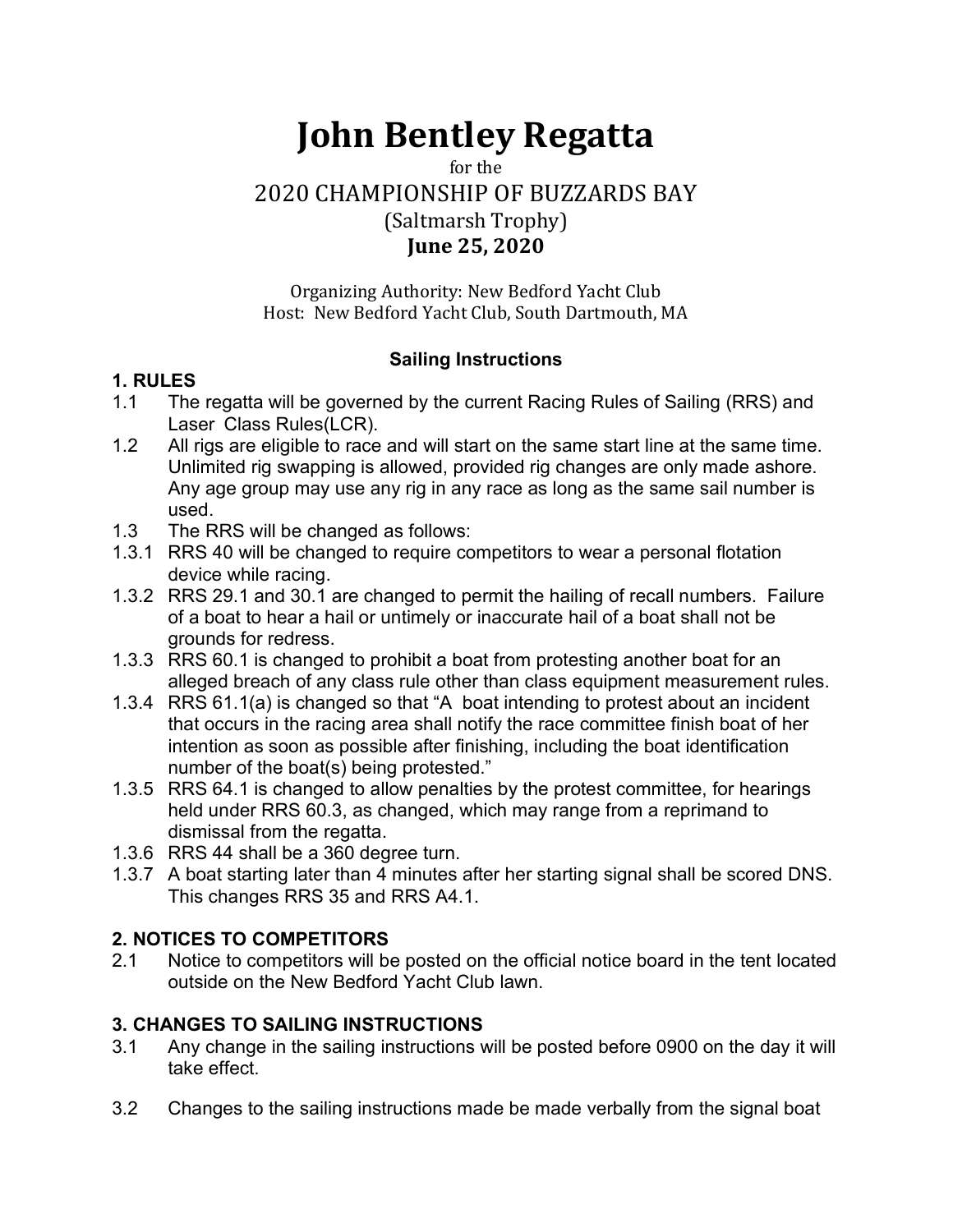which shall fly Cod Flag L (yellow and black) while announcing change(S).

#### 4. SIGNALS MADE ASHORE

- 4.1 Signals made ashore will be displayed on the NBYC flag pole.
- 4.2 When flag AP is displayed ashore. "1 minute is replaced with not less than 45 minutes" in RRS Race Signal AP,

# 5. SCHEDULE OF RACES

5.1 Racing is scheduled as follows: Saturday June 25<sup>th</sup>

| $S1$ and $S2$ and $S3$  |                          |
|-------------------------|--------------------------|
| 0930 - 1100             | Registration             |
| 1100                    | <b>Skippers Meeting</b>  |
| 1230                    | 1st Warning Signal       |
| <b>Following Racing</b> | <b>Dinner and Awards</b> |
|                         |                          |

- 5.2 The number of races will be adjusted by the race committee to accommodate weather conditions.
- 5.3 When flown from the finish boat code flag H means "No more races today',

# 6. CLASS FLAGS

6.1 The Class Flag will be the Laser Class Flag for all Laser Fleets.

#### 7. RACING AREA

7.1 The racing area will be located in Buzzards Bay south of the Padanaram breakwater.

# 8. THE COURSES

- 8.1 The diagrams in addendum A show the courses and course designations, including the approximate angles between legs, the order in which marks are to be passed and the side on which each mark is to be left. Additions or changes to courses may be announced/discussed at the skippers' meeting.
- 8.2 No later than the warning signal the race committee signal boat will display the course and the appropriate compass bearing of the first leg.

# 9. MARKS

9.1 Mark l and 2 will be announced at the skippers'.

# 10 THE START

- 10.1 Races will be started in accordance with RRS 26.
- 10.2 The starting line will be between a staff displaying an orange flag on the signal boat at the starboard end and the starting mark.
- 10.3 A boat starting later than 4 minutes after her starting signal shall be scored DNS, This changes RRS 35 and RRS A4.1. (As previously stated in 1.3.7)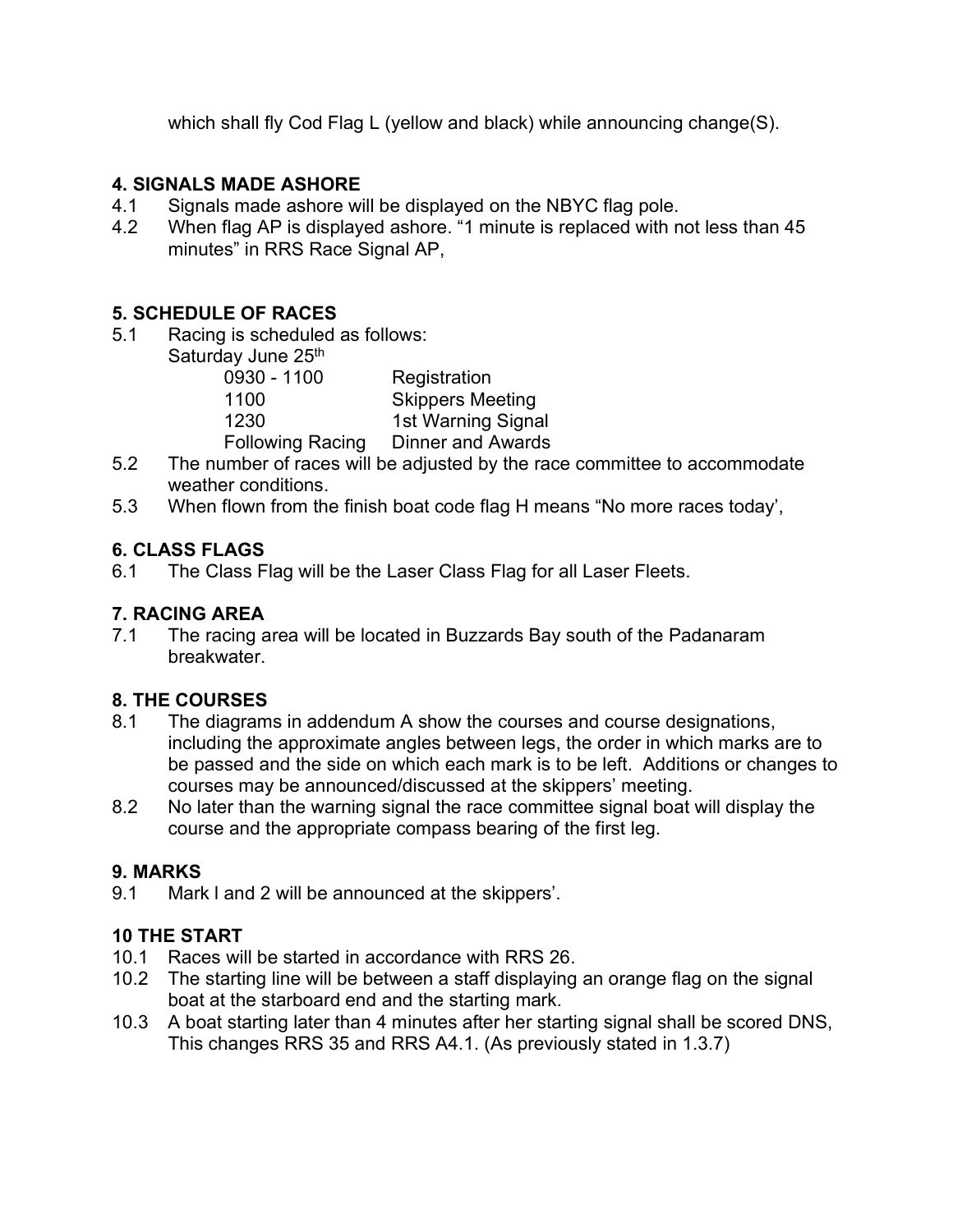#### 11. CHANGE OF THE NEXT LEG OF THE COURSE

11.1 Changes of the next leg of the course will be signaled in accordance with rule 33. To change the next leg of the course, the race committee will move the existing mark (or move the finishing line). Any mark to be rounded after the change may be relocated to maintain the original course configuration.

#### 12. THE FINISH

12.1 The finishing line will be between a staff displaying an Blue (or Orange and Blue) flag on a RC boat at the starboard end of the line and the finishing mark or a mark of the course in the case of a shortened course.

#### 13. PENALTY SYSTEM

- 13.1 RRS Appendix P will apply as changed by instruction 13.2.
- 13.2 RRS P2.3 will not apply and Rule P2.2 is changed so that it will apply to any protest after the first one.

#### 14. TIME LIMITS

14.1 The time limit for a race will be 90 minutes. Boats failing to finish within 20 minutes after the first boat in her class finished will be scored DNF. This changes RRS 35.

#### 15 PROTESTS AND REQUESTS FOR REDRESS

- 15.1 Competitors intending to protest shall inform the Race Committee immediately after finishing and before communicating with coaches or spectators. Boats should first sail to the non-course side of the Finish boat and report to the Finish Boat. Boats that do not finish shall report their intent to protest to any Race Committee boat at the first possible opportunity. This adds to RRS 61.1(a).
- 15.2 Protests should be lodged at the Regatta table within 45 minutes of the time the Race Committee finish boat docks. The Race Committee will post the docking (beginning of protest) time on the official notice board as soon as practical after docking.
- 15.3 Protests will be heard in the approximate order of receipt. The time and place of protest hearings will be posted within 30 minutes after the end of protest time. This is the notice required by RRS 63.2.
- 15.4 Hearings may be scheduled to begin up to 30 minutes prior the end of protest time.
- 15.5 Requests for reopening a hearing shall be delivered: no later than 30 minutes after the party requesting reopening was informed of the decision that day. This changes RRS 66

#### 16. SCORING

- 16.1 The Low Point Scoring System Appendix A2 will be used except as modified in 16.2, and 16.3.
- 16.2 A minimum of one race must be completed to constitute regatta.
- 16.3 When five or more races are completed a sailor may discard his worst score.